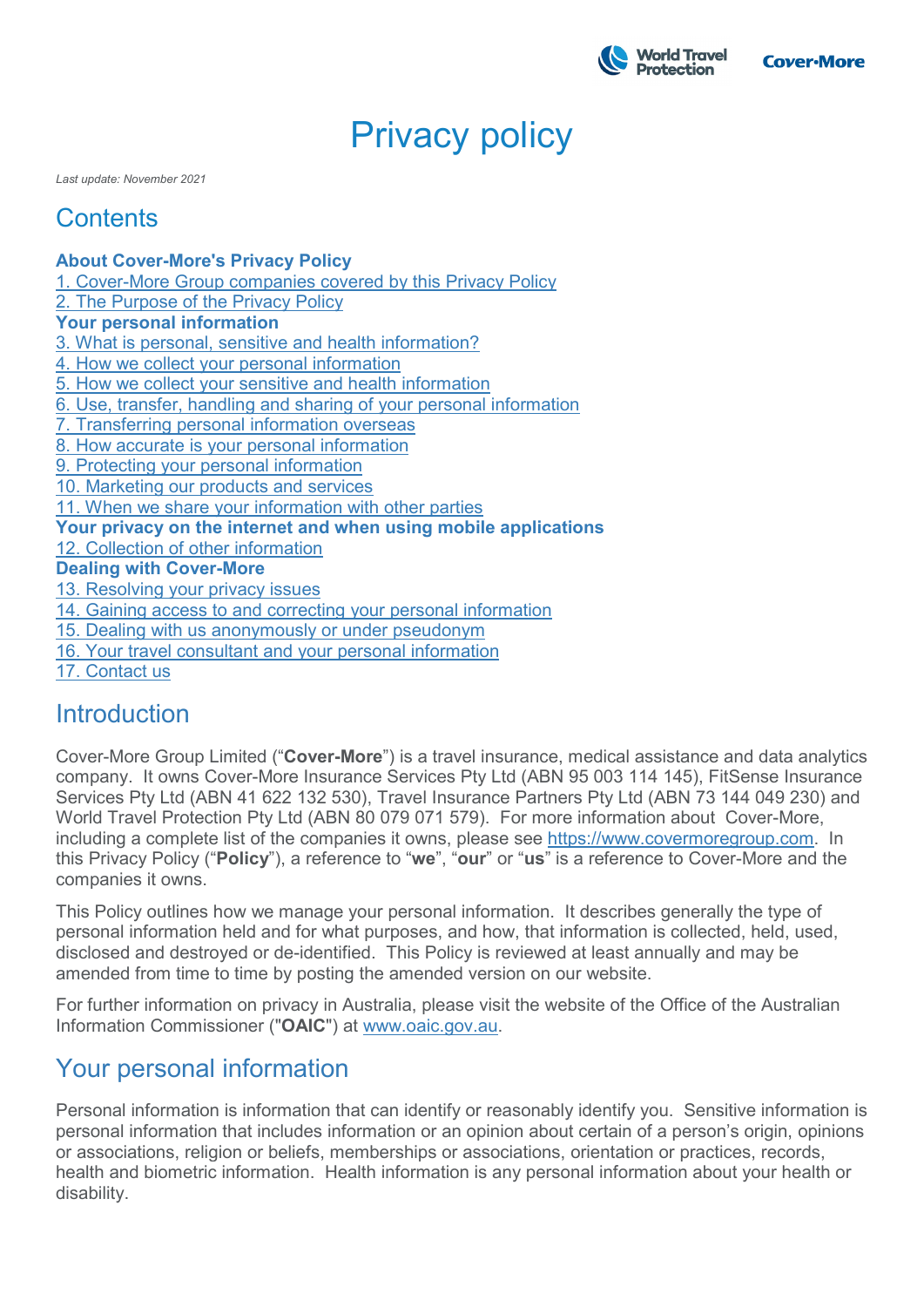

We will only collect personal information to assist or enable us to perform one or more of our functions or activities. We collect the personal information we need to provide travel insurance and travel related products and services and assistance when you travel.

The type of information we collect and hold varies depending on the type of product or service we provide to you. For example, the information we will hold about if you have a travel insurance policy is different to the information we will hold about you if you make a claim on a policy or require assistance when travelling or when accessing and using any mobile applications or web portals. The information may include information about a permanent or temporary medical condition that you have or health information in general.

We regularly collect, hold, use and disclose health information and we are committed to protecting the privacy of this type of information to a higher degree than that of other personal information.

We may collect and hold the following personal information (including sensitive and health information):

- your name, address, phone number, email and other relevant contact details;
- your date of birth;
- your travel plans;
- information about your medical history and the medical history of any other person you wish to insure;
- health information, about anyone who requires assistance under their travel insurance policy;
- information about the medical history of any person that results in a claim that we have to assess;
- information about claims you make or wish to make under your policy;
- your bank account details so that we may pay your claim;
- the last eight digits of your credit card so that we may recover any monies payable under the travel insurance provided by the credit card company;
- other information required to administer the product or services you have requested including determining a claim;
- any details contained within identity documents provided to us including government identifiers such as a passport number and Medicare card number;
- the type of medical and non-medical assistance you have been provided by either us, our service providers or your own medical practitioner;
- employment and income information for cancellation and loss of income claims;
- background and credit checks (for authorised representatives and suppliers only);
- IP addresses of computers and mobile devices;
- information about your computers and mobile devices and your use of them, including the type of browser, or operating system you use, your domain name, access time, referring website addresses and page views; and
- information contained within a health or activity tracking device or mobile application including "**Health Trackers**" such as Fitbit, Google Fit, Jawbone, MapMyFitness, MapMyRide, MapMyRun, MapMyWalk, Misfit, Moves, Polar Flow, Runkeeper, TomTom Sports, Under Armour Record or Withings where you have authorised us to do so.

# How we collect your personal information

We collect personal information from and on behalf of customers, business partners, suppliers, employers (relating to corporate policies), other insurers and third-party service providers.

We will, if it is reasonable or practicable to do so, collect your personal information directly from you. This may happen when you fill out an application form for travel insurance, become one of our representatives, make a claim, request assistance or register to access and use one of our mobile applications or web portals. This may occur over the phone, via email, a website or through one of our agents or partners.

In certain circumstances, we collect your personal information from third parties. For example, we may need to collect personal information from your representative (such as a legal guardian), your travel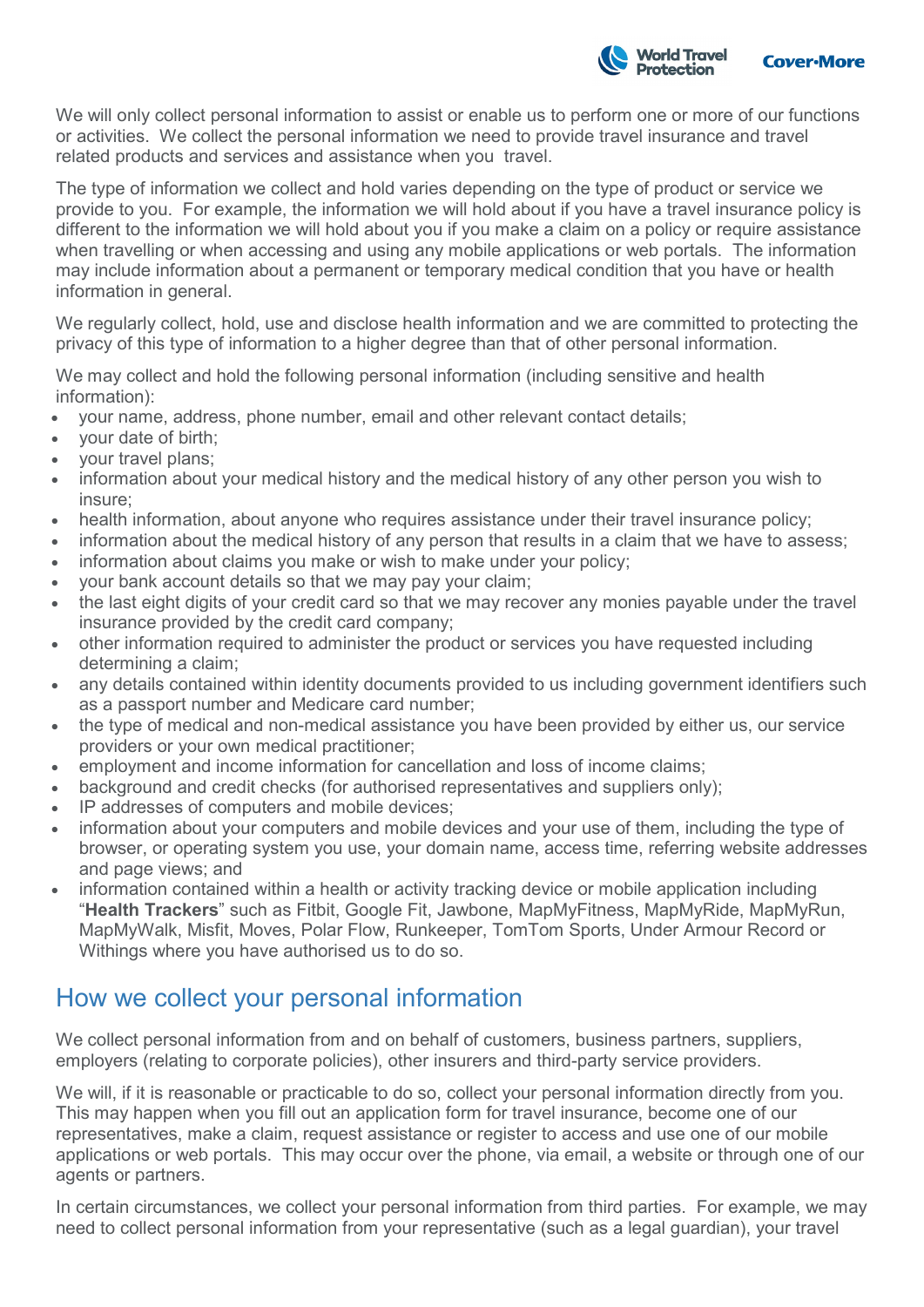

consultant, the primary policy holder or another organisation. If your employer is the applicant on a corporate policy, we may collect your details from your employer.

We will collect your personal information from Health Trackers if you have authorised us to do so. If you are an authorised representative or third-party service provider, we may obtain information from a credit reporting agency or your agency group head office. In addition, we collect information when you visit our website, Facebook page and other pages that we own and manage.

We may also collect information by other means and, if we do, we will take reasonable steps to inform you how if not already explained in this Policy.

## How we collect your sensitive and health information

Your health information, such as pre-existing medical conditions, is generally required to arrange travel insurance and travel related products and services, to make a determination on a claim or to provide you with medical assistance.

If you provide health information to your agent or consultant to provide to us as part of the policy application or claims process, we rely on you having provided them with your consent to disclose this information to us. In addition, when you provide information, including sensitive information, about other individuals on your travel insurance policy, we rely on you to inform them of the information you are providing, how we will use, hold, collect and disclose this information and on you obtaining their consent.

We may collect your health information from Health Trackers. We will only do this if you have given your consent.

If we do not have your consent, we will not collect your sensitive personal information. This is subject to some exceptions including where the collection, use and disclosure of the information:

- is necessary for the provision of emergency assistance;
- is required by law; or
- is necessary for the establishment, exercise or defence of a legal claim.

# Use, transfer, handling and sharing of your personal information

### **TO PROVIDE YOU WITH PRODUCTS AND SERVICES**

We use your personal information to provide you with the relevant products or services you have requested including:

- assessing your travel insurance application, including your eligibility for discounted travel insurance;
- identifying you, to manage and administer the product or service;
- assessing and paying a claim;
- to provide you with assistance when travelling;
- to provide you with access and use of our mobile applications or web portals; or
- to provide you with an analysis of your health and lifestyle based on information in your Health Trackers.

When handling claims, we only use the personal information which is relevant to making a decision about the claim.

We may use the information that is not sensitive information to send you material about our other products or services and our business partners' products and services (as described in "Marketing our products and services", below). We will only use your sensitive information for this purpose if you have consented to that use.

We may use or disclose your personal information for another purpose for which you may reasonably expect it to be used or disclosed by us and that secondary purpose is related or (if sensitive information) directly related to the primary purpose for which it was collected. Otherwise, we will only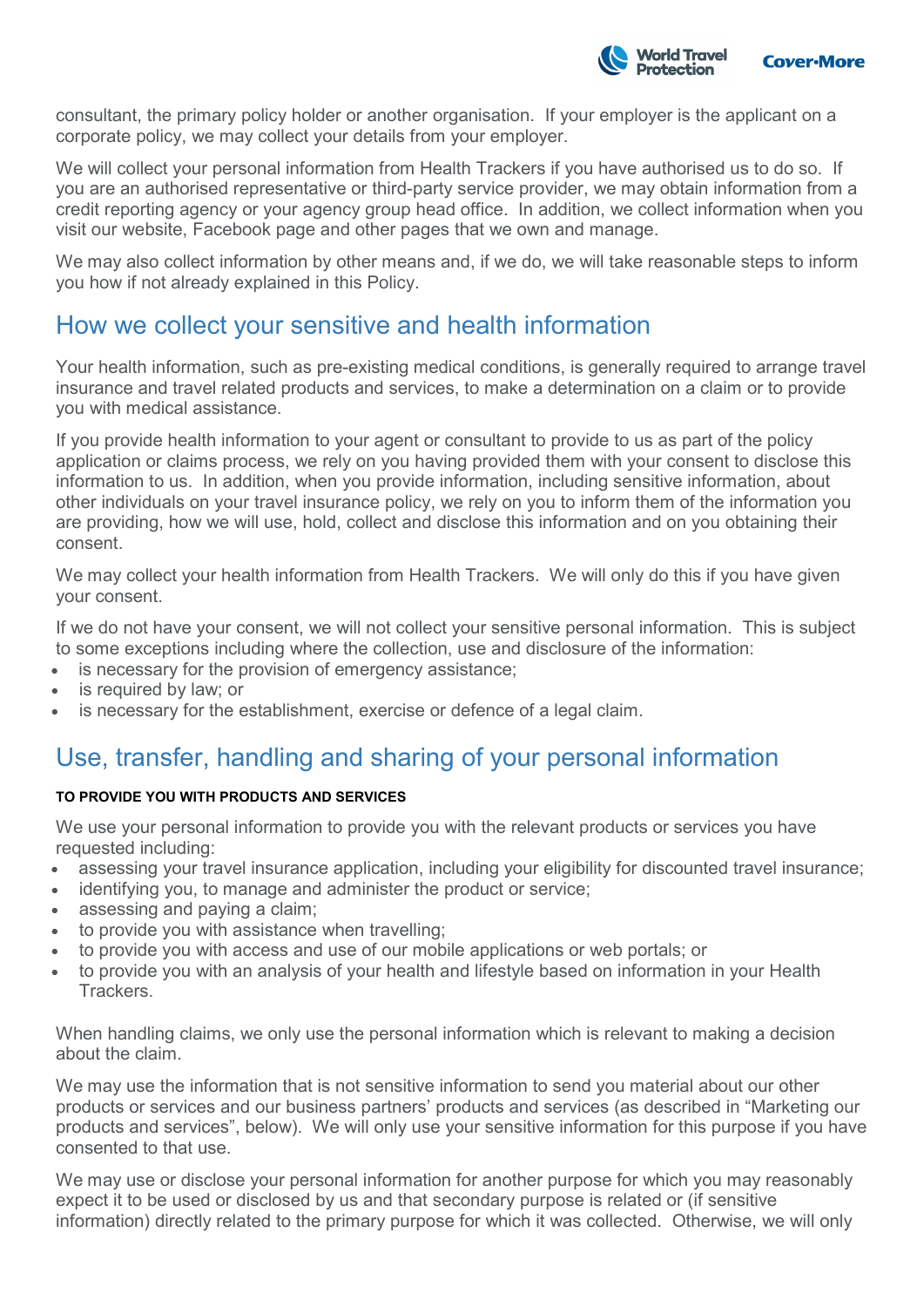

use your information for a secondary purpose if you have consented to that use or disclosure, the use or disclosure is required by law or an enforcement body, to take appropriate action in relation to suspected unlawful activity or serious misconduct, or to provide assistance in a medical emergency.

We use and, in some instances, disclose your personal information when we, or third parties appointed by us, provide the following services:

- identifying you and other policy holders;
- arranging and managing your travel insurance with us;
- assessing an application for a product, including assessing any existing medical conditions;
- evaluating, managing, processing and paying an insurance claim;
- recovering monies due by other insurers;
- evaluating the emergency care and assistance you require;
- providing medical and non-medical assistance, including settling costs on your behalf;
- dealing with enquiries or complaints;
- monitoring and improving the services provided by us and our agents or service providers, the products we provide or our operations;
- planning, product development and research purposes and to seek feedback on products and services (including those products and services offered by others on our behalf);
- carrying out market analysis and research and product and pricing analysis and development;
- enhancing our services for our website visitors;
- conducting internal investigations in relation to crime and fraud prevention, detection or prosecution;
- training our staff:
- to identify and develop products or services that may interest you and market them to you (unless you ask us not to do so);
- carrying out accreditation or certification activities;
- processing orders or applications to become a customer for our additional products and services;
- carrying out credit checks, credit reporting and compliance checks through ASIC on our authorised representatives and suppliers;
- carrying out debt-recovery functions; and
- managing and authenticating customer data.

### **SHARING PERSONAL INFORMATION**

To provide you with a more personal experience, such as providing you with products and services that are relevant to you, we may use and disclose your personal information for the purposes of providing, administering, improving and personalising products and services for you. To do this, we may exchange, share and combine personal information (we will only share sensitive information if we get your express consent) that we have collected from you (or disclosed to us). We may share your information with our related entities, our business partners and service providers to assist with services such as data processing and matching, data analysis, data monetisation services, information broking, business consulting, marketing and research ("**analysis services**").

We may use such analysis services to also help us improve our products and services, the way we sell our products and services to you and to help us improve customer experience by understanding purchasing trends, your interests, relevancy of products and services and how you would respond in relation to products, services and offers from us or third-party providers.

The business partners and service providers we use to provide us with analysis services will generally be situated in Australia but may be situated in other countries. Before disclosing, exchanging or sharing such information, we take steps to ensure that our business partners and service providers are obliged to protect the privacy and security of your personal information and use it only for the purpose for which we disclosed it.

When we are provided with the results of such analysis services, we, our business partners or service providers may provide marketing communications and targeted advertising to you on an ongoing basis by telephone, electronic messages (e.g. email), digital services (e.g. through Apps) and other means. These communications may relate to the products and services we or our related entities offer, our business partners offer, or other products and services which may be of interest and relevant to you.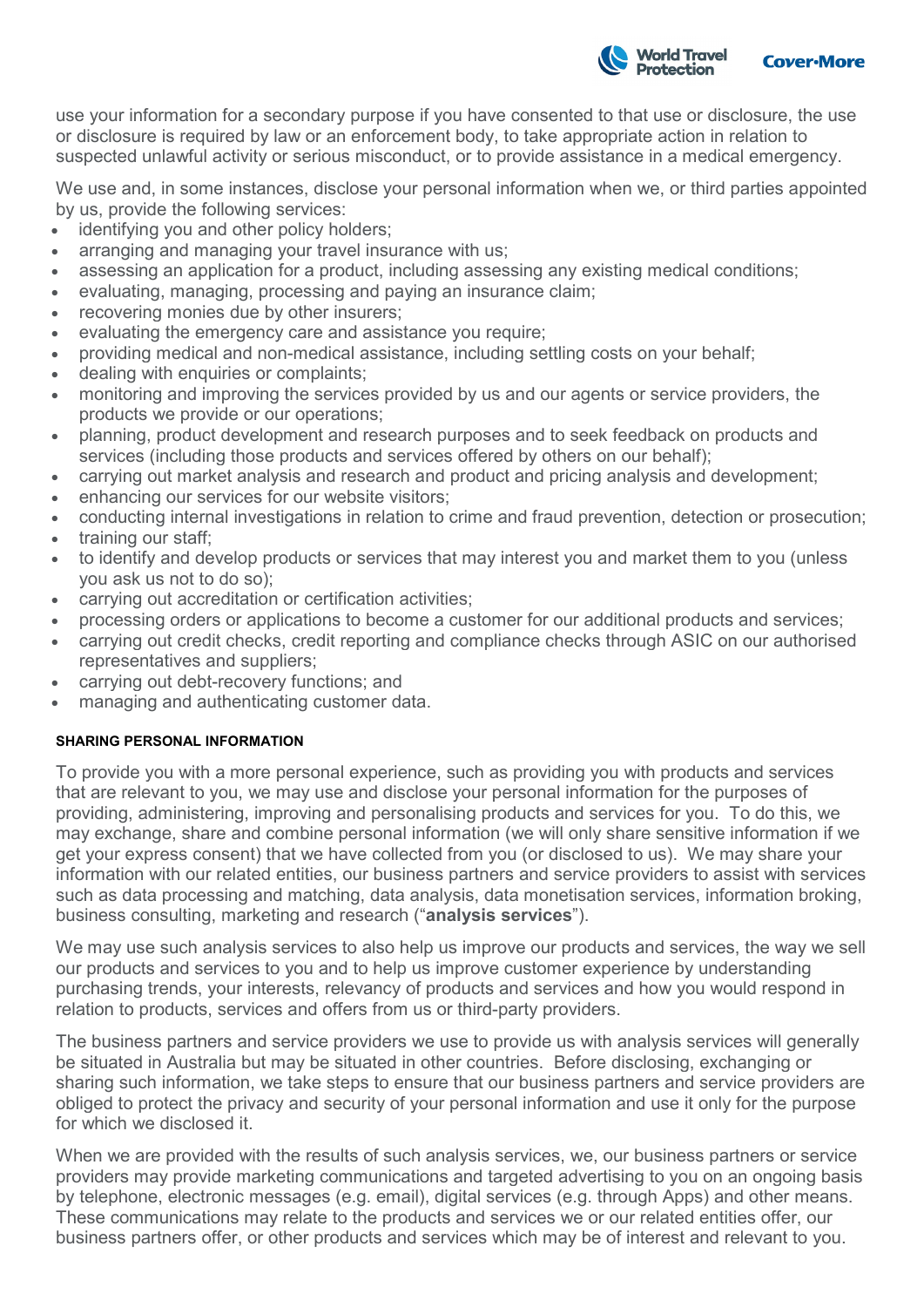

At any time, you can advise us that you wish to opt out of future contact by contacting us via our customer service team on 1300 72 88 22 or via the unsubscribe function in all our email or text marketing communications.

### Transferring personal information overseas

By purchasing a policy through us, you are consenting to us sending your information to overseas parties if required to provide you with medical and non-medical assistance or to progress and assess your claim. The countries we typically disclose your personal information to under these circumstances are generally located in the geographic regions you travelled whilst covered by your policy or our products and services.

We may also need to disclose information to service providers who are located overseas who assist us by managing and authenticating some customer data or by seeking feedback from our customers to help us improve our products and services. Which service providers we use are and where they are located may change from time to time. You can contact us for details.

While we are committed to protecting your information from misuse, loss or interference when your personal information is sent to third parties overseas, in some cases we may not be able to take reasonable steps to ensure that those third parties do not breach Australian privacy laws and your information may not be subject to the same level of protection as is provided by Australian privacy laws. You may not be able to seek redress under Australian privacy laws or under laws in the overseas jurisdiction in the event of any misuse, loss or interference with your personal information.

When assessing your claim, we may refer to information provided by our third party medical and nonmedical assistance providers, which may include our related entities. We may also use related entities to process and assess your travel insurance application or claim and to administer your insurance policy. These related entities may be based in Australia or overseas, including in New Zealand, United Kingdom, Malaysia, China or India. We or our related entities may enter into outsourcing arrangements to countries other than those listed above.

### How accurate is your personal information

We take reasonable steps to ensure that the personal information collected, used or disclosed is accurate, relevant, complete and current. If you believe your personal information is not accurate, complete or current, please contact our customer service team on 1300 72 88 22.

# Protecting your personal information

We take reasonable steps to securely store your personal information so that it is protected from unauthorised use, access, modification or disclosure. We store personal information in different ways, including in paper and electronic form, on our premises and our data centres and our service providers' premises, cloud storage services and data centres (which include IT service providers and document storage and management providers) usually located in Australia.

We maintain administrative, technical, and physical safeguards for the protection of personal information. Our security measures include:

### **Administrative safeguards**

- Access to your personal data is restricted to authorised personnel who have a legitimate need to know based on his or her job. Where an employee no longer requires access, that employee's access is revoked. We impose similar restrictions on third-party contractors who process personal information on our behalf.
- Only allowing access if the employee seeking access has satisfied our identification requirements, such as a security check on the commencement of a call.
- Confidentiality requirements for our employees and suppliers.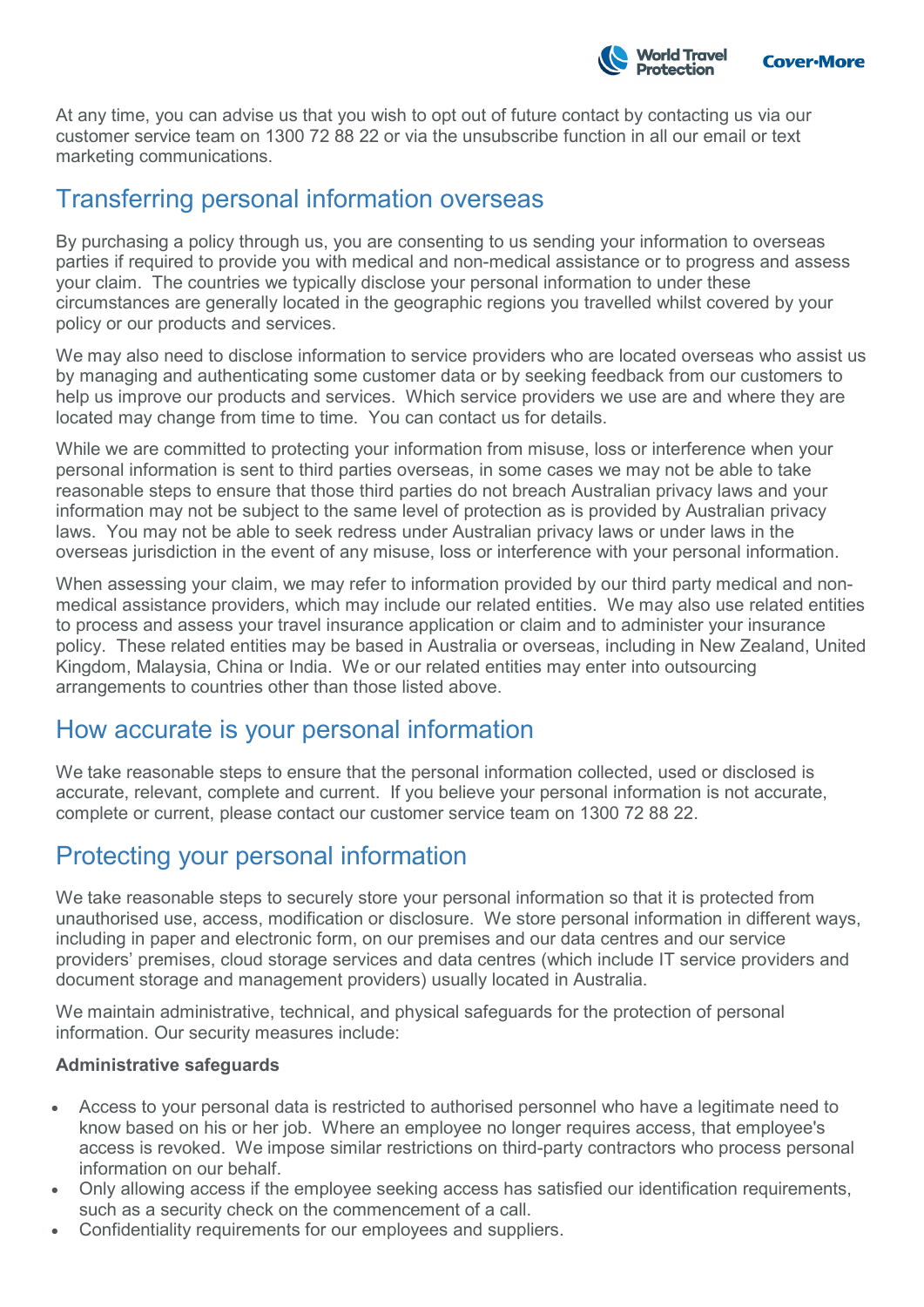

- Secure document storage.
- Training and education is provided to all group employees in the handling of personal information.

### **Technical safeguards**

- Security measures for systems access.
- Antivirus and anti-malware software and regularly updated virus definitions.
- Third parties who we hire to provide services and have access to personal information agree to implement privacy and security practices that meet our requirements.
- Personal information provided on servers is secured in a restricted and controlled network environment.
- When transferring credit card numbers via payment gateways the data is encrypted.
- Employing firewalls and intrusion detection systems.

### **Physical safeguards**

- Third-party contractors who process personal data on our behalf agree to meet our physical safeguard requirements.
- Employing physical and electronic means such as alarms and cameras to protect against unauthorised access to buildings.
- Effectively and securely destroying data no longer needed, for example, by shredding or pulping in the case of paper records.
- Our security procedures and policies are audited on a regular basis to ensure they are updated in accordance with current legal requirements and current levels of security technology.

While we have security measures in place to protect your data, data transmission over the internet is not absolutely secure. As a result, while we strive to protect your personal information, we cannot warrant or ensure the security of any information you transmit to us or we transmit on your behalf, or to you, in the course of providing services over the internet.

### Marketing our products and services

We may from time to time provide you with information about other products, services and offers. If you do not wish to receive this information, or wish to know the source of the information, please contact our customer service team on 1300 72 88 22. You can change your mind about receiving information about our products and services at any time, by contacting us or using the opt-out process on our offers or promotional communication.

Please note we will still need to send you essential information about your insurance, travel alerts, policy and claim documentation.

We do not sell your personal information, and we do not sell or pass on mailing lists to any third parties.

# When we share your information with other parties

We may share your personal information with a third party to fulfil service or product obligations to you, or if it is required or permitted under law or in an emergency situation.

Before discussing with any third party such as a relative or companion the progress of a claim or the medical and non-medical assistance that we provide to you, we will obtain appropriate consent from you, your parent or guardian, power of attorney or executor.

Below are the types of entities we may collect your personal information from and may disclose your personal information to (this is not an exhaustive list):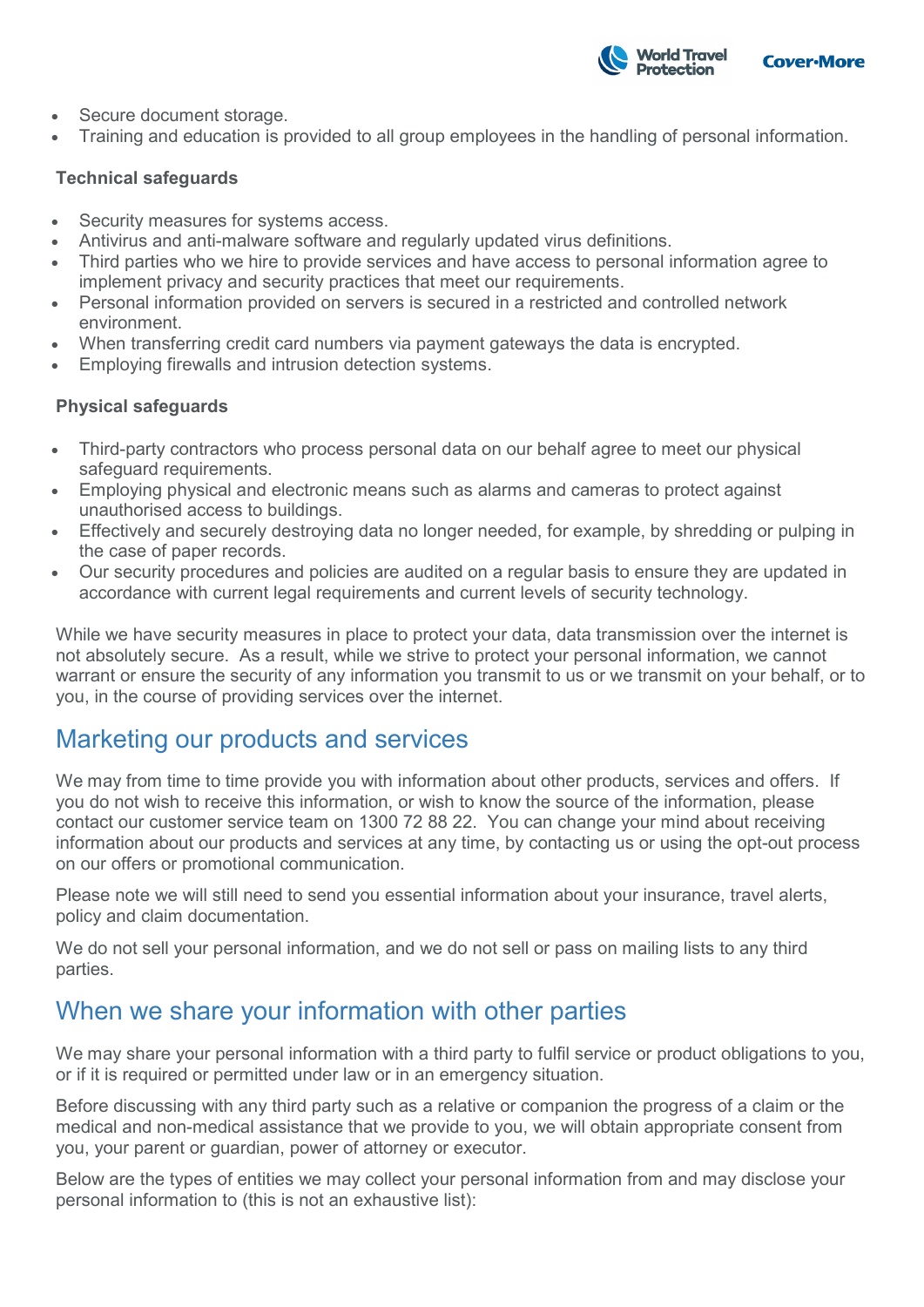

- the insurer and any re-insurers;
- co-insureds on any insurance policy so we may confirm details of the insurance;
- your travel agent, broker or the consultant who sold you the travel insurance;
- your employer (if a corporate policy);
- claims administrators;
- investigators, in relation to claims;
- translators, for claims and assistance;
- goods replacement suppliers to settle your claim;
- banks and foreign currency providers to settle your claim;
- transportation and accommodation providers;
- travel consultants and wholesale travel agencies;
- medical practitioners and specialists;
- medical providers such as hospitals;
- emergency assistance providers;
- security providers and consultants;
- family members in the event of a medical emergency;
- witnesses, when making a claim;
- record management and storage businesses;
- companies who perform statistical analysis on our behalf;
- customer survey businesses and mystery shopping agencies;
- accreditation or certification organisations;
- our professional advisors including lawyers, accountants, tax advisors and auditors;
- debt collection agencies and other parties that assist with debt-recovery functions;
- police, law enforcement bodies and courts as required or authorised by law;
- regulatory or government bodies for the purposes of resolving customer complaints or disputes both internally and externally or to comply with any investigation by those bodies;
- insurance reference bureaus:
- data retrieval agencies;
- credit providers or credit reporting agencies (if you are our authorised representative or supplier); and
- printing, mail and distribution companies.

# Your privacy on the internet and when using mobile applications

### **Cookies**

We use cookies in several different ways and some of our cookies collect information which can personally identify you.

A cookie is a small, text-based file used frequently on some websites and portals. A cookie is designed to assist and streamline the exchange of information between your computer's browser and our computer systems. We may use some cookies to collect information about the use of our websites and web portals. The information collected includes where visitors connect from, what version of browser they use and their path through the site. It helps us to provide personalised features and keep our content fresh and relevant.

If you are our current or former customer, we may use a special cookie that identifies you. We may use the cookie to collect the website and browser information referred to above and may combine that information with your customer history and other personal information we hold about you. We may use and disclose the combined information to perform analysis services and send you marketing communications and targeted advertising as described in this Policy, as well as use and disclose it for other purposes described in this Policy.

If you do not want information collected through the use of cookies, you can configure your cookie preferences and options through your browser.

### **Web beacons**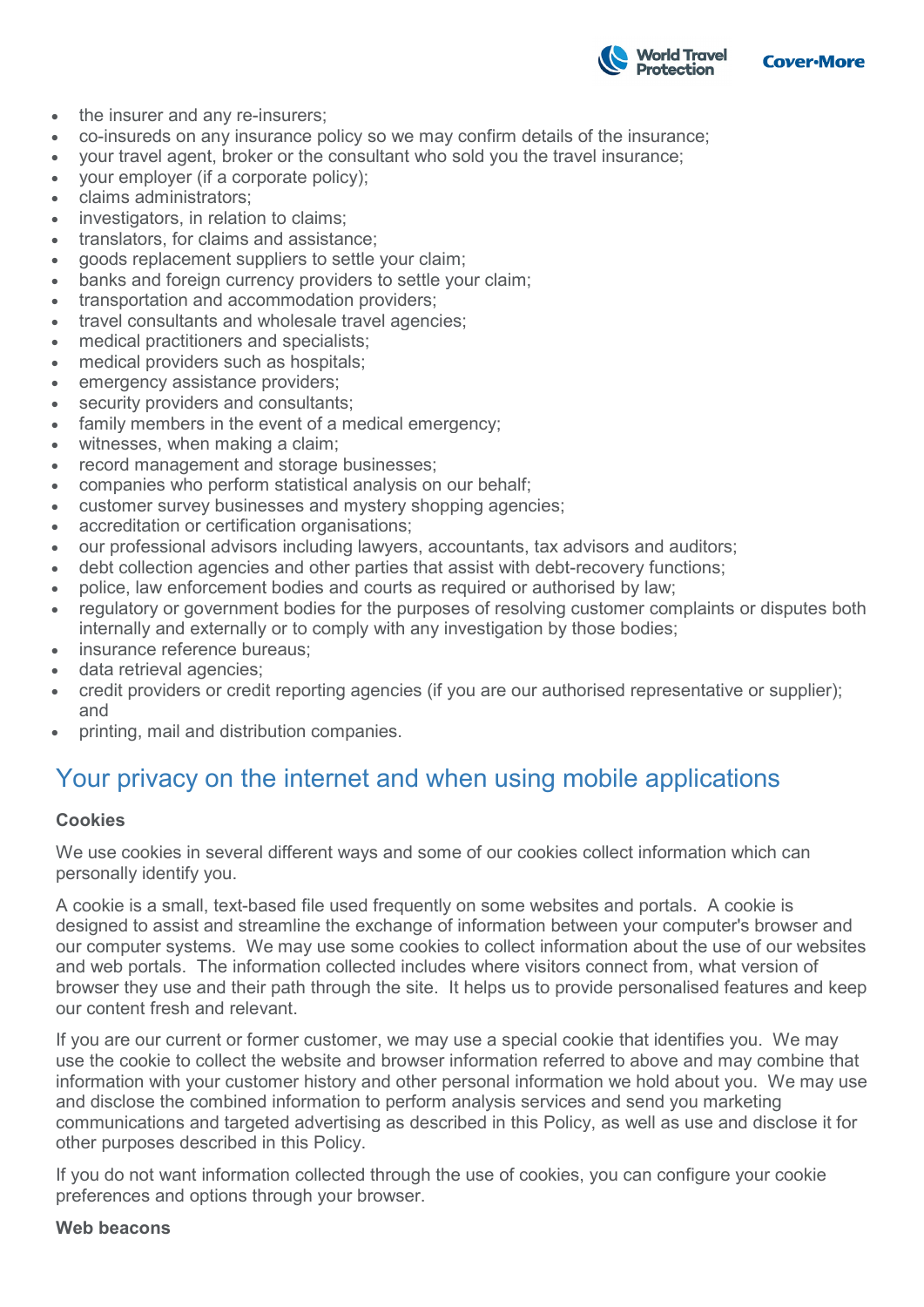

Our web pages may contain electronic images, known as web beacons or spotlight tags. These enable us to count users who have visited certain pages of our website. Web beacons and spotlight tags are not used by us to access your personal information, but are simply a tool we use to analyse, in aggregate, which web pages customers view.

### **Links to other websites**

Our web sites may contain links to web sites that are not ours. Whilst such links are provided for your convenience, you should be aware that the information handling practices of the linked web sites might not be the same as ours.

### **Location information**

With your consent, we may collect information about your physical location when you use our mobile applications and when you request or purchase products or services. You may stop the collection of this information at any time by changing the settings on your mobile device. Some features of our mobile applications may no longer function if you do so.

### **Native Applications on Mobile Devices**

Some features of our mobile applications may require access to certain native applications on your mobile device, such as the camera, photo album and the address book applications. If you decide to use these features, we will ask you for your consent prior to accessing the applications and collecting associated information. You may revoke your consent at any time by changing the settings on your device.

### **Push Notifications**

With your consent, we may send push notifications or alerts to your mobile device. You can deactivate these notifications or alerts at any time by changing the notification settings on your mobile device or within our mobile applications.

# Dealing with us

### **Resolving your privacy issues**

Please contact us if you have concerns about the way we handled your personal information, feel we breached the Australian Privacy Principles, or would like to discuss any issues about this Policy. You can speak directly to our staff and they will do their best to resolve your issue. We also have a complaints process including external dispute resolution and a privacy officer who can be contacted (see "**Contact Us**").

We will deal with any complaint by investigating it and providing a response to you within a reasonable time, provided that we have all necessary information and have completed any investigation required. In some cases, we may need to ask you to put your complaint in writing so that we are sure that we understand it, and may also need to ask you for further information or to verify your identity. We will attempt to confirm as appropriate and necessary your understanding of the conduct relevant to the complaint and what you expect as an outcome. We will treat your complaint confidentially and respond to you within a reasonable time, usually in writing.

If you are dissatisfied with the outcome, please contact us. You may also take your complaint to the Office of the Australian Information Commissioner. The contact details for the OAIC are available from the OAIC's website at [www.oaic.gov.au.](http://www.oaic.gov.au/)

### **Gaining access to and correcting your personal information**

You can request access to your personal information in most cases without restriction or charge. If charges are applicable for providing access, we will disclose these charges to you prior to providing